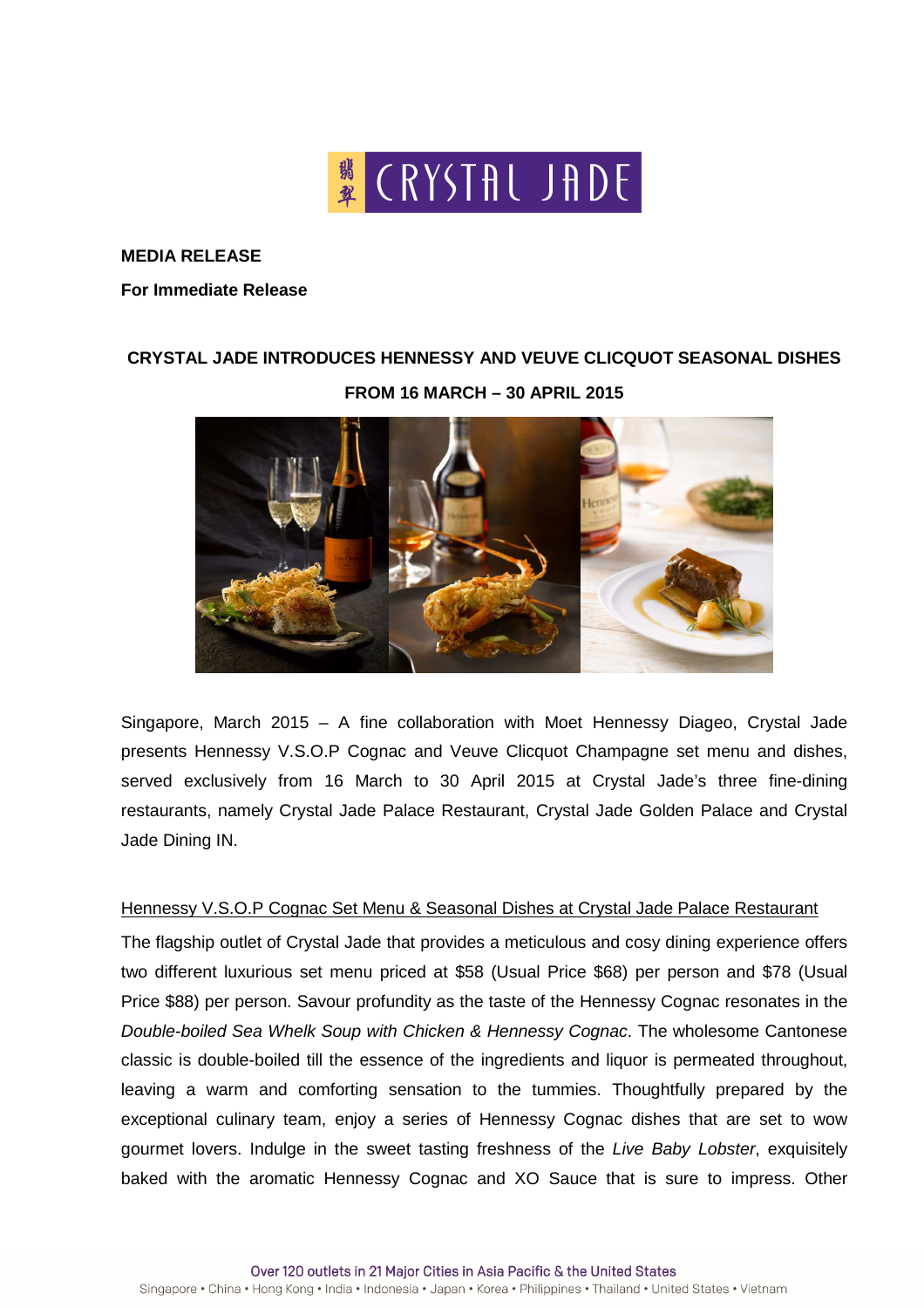highlights include the Pan-fried Sea Perch Fillet with Truffle & Hennessy Cognac Sauce and Smoked Chicken Chop with Herbs & Hennessy Cognac. Detailed set menus & dishes are available upon request. Crystal Jade Palace Restaurant is located at Ngee Ann City, #04-19, 391 Orchard Road. **Call +65 6735 2388 to make your reservations today.**

### Veuve Clicquot Champagne Set Menu at Crystal Jade Golden Palace

The premier contemporary fine dining restaurant which garnered numerous top restaurants & wine awards introduces two six-course Veuve Clicquot Champagne set menu priced at \$68 (Usual Price \$98) per person and \$88 (Usual Price \$108) per person. Giving the authentic Teochew and Cantonese cuisine a contemporary twist, taste the sparkles of the Veuve Clicquot Champagne infused in the Steamed Live Prawn with Egg White. Topped with smooth silken egg white to create texture, relish the succulence of the prawn that goes harmoniously well with the light refreshing broth. Another main created to enthral your senses, the Baked Sea Perch Fillet tempered with Champagne Sauce is baked till golden brown as the fresh-tasting creamy sauce complements perfectly with the sea perch. End the meal on a sweet note with the uplifting Chilled Champagne Jelly. Detailed set menus are available upon request. Crystal Jade Golden Palace is located at The Paragon #05-22, 290 Orchard Road. **Call +65 6734 6866 to make your reservations today.** 

#### Hennessy V.S.O.P Cognac Seasonal Dishes at Crystal Jade Dining IN

Take pleasure in the specially crafted, delectable Hennessy Cognac seasonal dishes as diners revel in the stunning waterfront view of Sentosa at Crystal Jade Dining IN. Marvel in the fall-offthe-bone tenderness of the Stewed Beef Short Rib doused in savoury mellow Hennessy Cognac sauce as it promises to be a feast for the senses. Prepared in meticulous stages, kick start your meal with a nourishing bowl of Boiled Soup with Chicken, Black Fungus, Herbs & Hennessy Cognac that delivers a depth of robust flavour and goodness. Diners can also look forward to the Baked Spring Chicken stuffed with Mushroom in XO Sauce & Hennessy Cognac. Served in a hot plate in a seemingly simple fashion, the juicy chicken is first drenched in XO sauce and then a small dose of the Hennessy Cognac is poured over the dish to provide a touch of sizzle. Other specialities include Double-boiled Crab Claw with Hennessy Cognac & Milk and Fried Italian Rice with Minced Kurobuta Pork & Hennessy Cognac. Detailed dishes are available upon request. Crystal Jade Dining IN is located at #01-112, VivoCity, 1 HarbourFront Walk. **Call +65 6278 5626 to make your reservations today.**